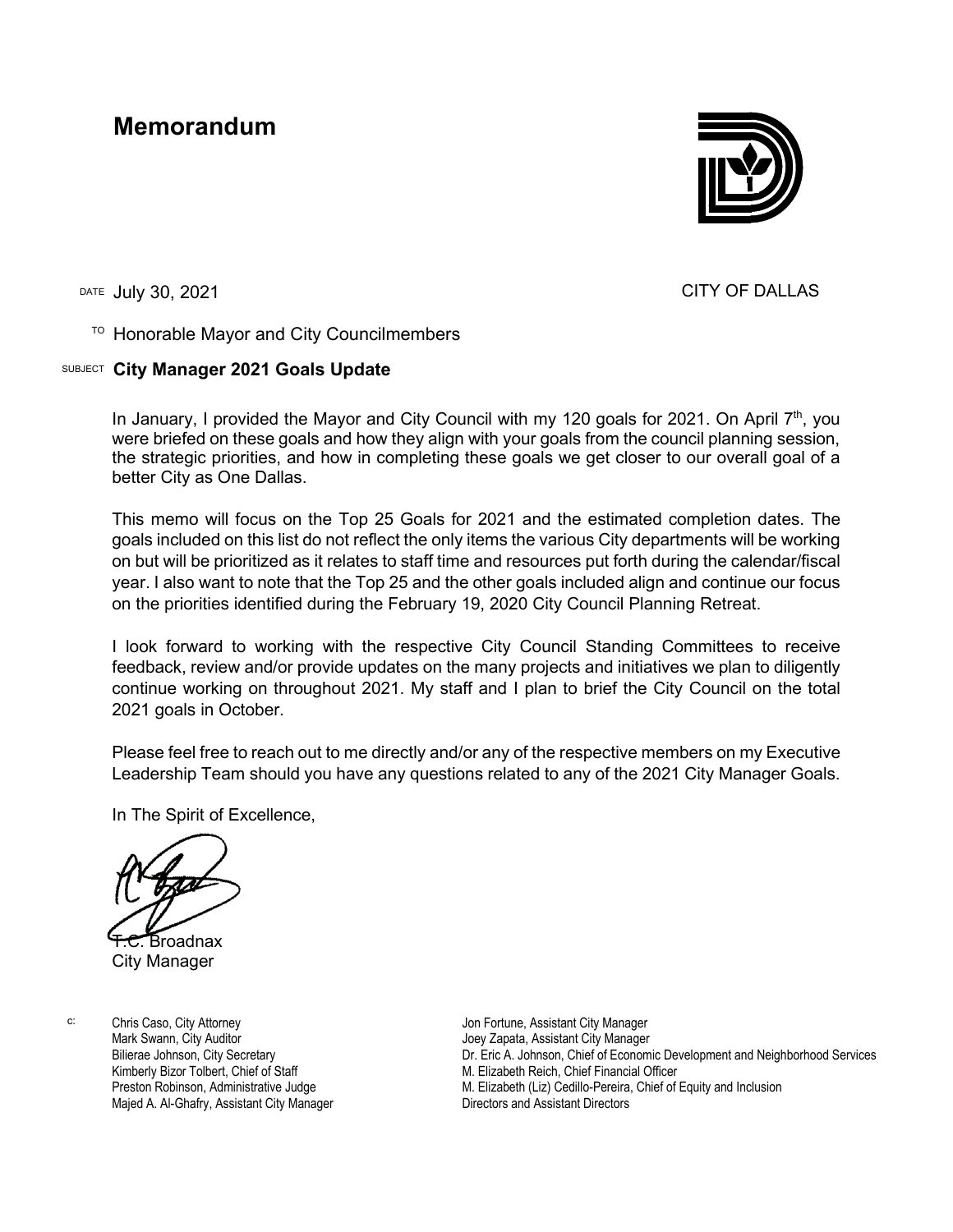## City Manager**'**s Top 25 Goals for 2021

| <b>Economic Development:</b> To be known as a business-friendly city that supports job<br>creation, private investment, a broadened tax base, and economic opportunities for all<br>members of our community                                                                               |                                       |  |
|--------------------------------------------------------------------------------------------------------------------------------------------------------------------------------------------------------------------------------------------------------------------------------------------|---------------------------------------|--|
| <b>Goals</b>                                                                                                                                                                                                                                                                               | <b>Estimated</b><br><b>Completion</b> |  |
| Complete and implement the Economic Development Strategic Plan                                                                                                                                                                                                                             | December<br>2021                      |  |
| Establish and implement an independent economic development entity to<br>facilitate economic development, marketing, branding, and public/private<br>partnerships                                                                                                                          | December<br>2021                      |  |
| Create a new Economic Development Policy, including recommended<br>amendments to incentive programs such as Chapter 380 loans and<br>grants, tax abatements, the TIF and PID programs, and the NEZ program                                                                                 | December<br>2021                      |  |
| Develop an RFCSP to hire a third-party consultant to complete an<br>efficiency and staffing study of the building and permitting functions of the<br>City                                                                                                                                  | December<br>2021                      |  |
| Design and develop an electronic building permit and land use planning/<br>management system to improve the review and end-to-end permitting process                                                                                                                                       | <b>December</b><br>2022               |  |
| Develop an RFCSP to hire a third-party consultant to design and<br>implement a self-certification program for engineers and architects; or<br>design and implement third-party plan review, including strategies to<br>enhance options for review of building permits for certain projects | December<br>2021                      |  |

**Environment and Sustainability:** To be a global leader focused on sustainability, conservation, climate change, and environmental justice to build a more resilient city

| <b>Goals</b>                                                                                                                                                                                                                                                                               | <b>Estimated</b><br><b>Completion</b> |
|--------------------------------------------------------------------------------------------------------------------------------------------------------------------------------------------------------------------------------------------------------------------------------------------|---------------------------------------|
| Analyze City's history of purchasing goods and services to develop a<br>comprehensive Sustainable Procurement Plan for City operations and<br>establish a sustainable procurement policy as part of achieving Goal 4<br>(zero waste community) of the CECAP work plan for this fiscal year | September<br>2021                     |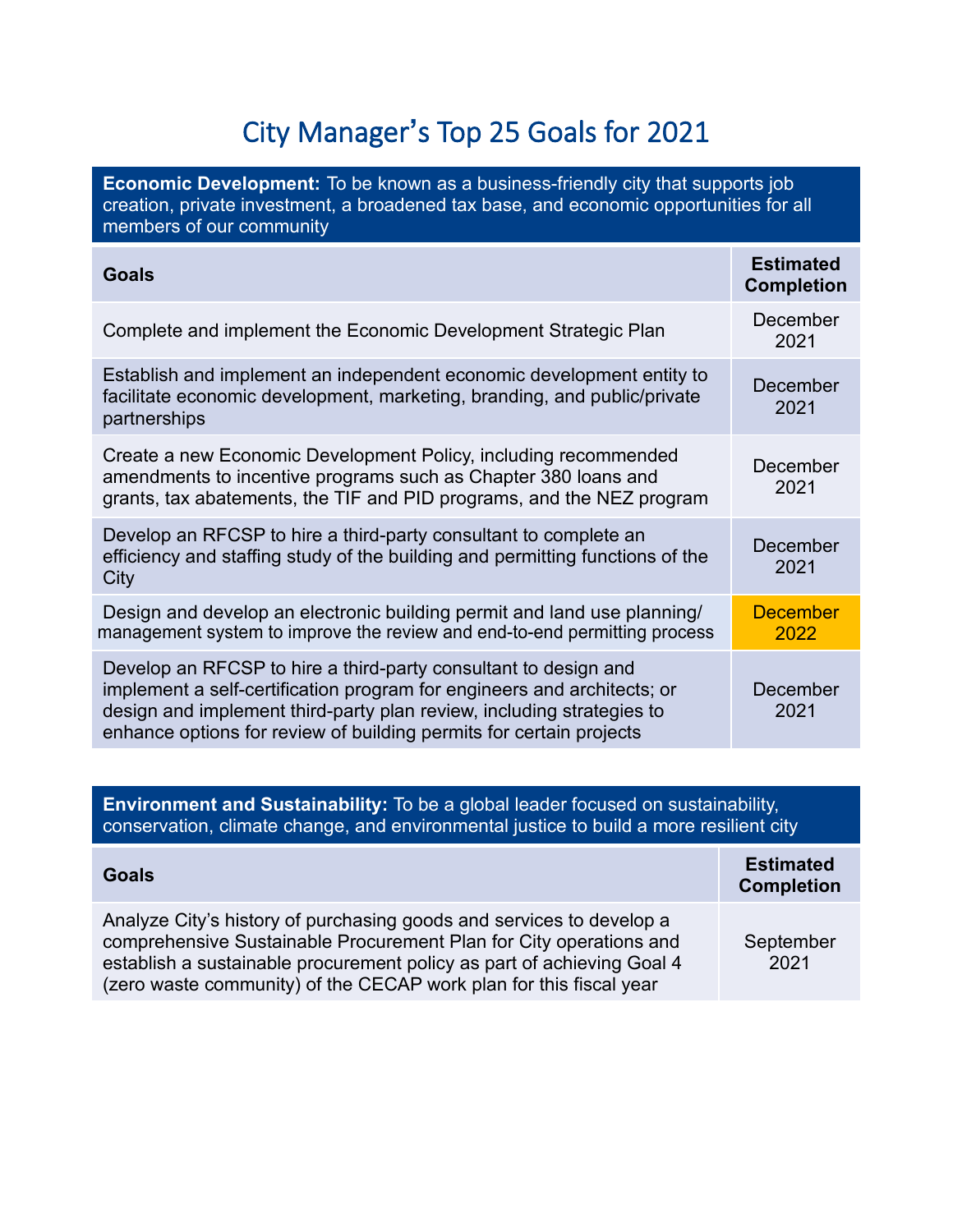**Government Performance and Financial Management:** To be a well-managed and fiscally responsible city focused on delivering effective and efficient government services

| <b>Goals</b>                                                                                                     | <b>Estimated</b><br><b>Completion</b> |
|------------------------------------------------------------------------------------------------------------------|---------------------------------------|
| Prepare and present a balanced General Fund budget for FY 2021-22<br>and include a planned budget for FY 2022-23 | August 2021                           |

| <b>Housing and Homelessness Solutions:</b> To ensure housing opportunities for all<br>residents while promoting fair housing and affordable choices throughout every area of<br>the city while working to eliminate homelessness |                                       |
|----------------------------------------------------------------------------------------------------------------------------------------------------------------------------------------------------------------------------------|---------------------------------------|
| <b>Goals</b>                                                                                                                                                                                                                     | <b>Estimated</b><br><b>Completion</b> |
| Establish and implement a "fee in lieu of" onsite affordable housing<br>production to provide an alternative to satisfy housing requirements<br>and provide an additional local funding source to finance affordable<br>housing  | August 2021                           |
| Review the City's panhandling ordinance for revisions and<br>opportunities to improve enforcement and compliance and address<br>quality of life issues                                                                           | December<br>2021                      |
| Acquire and/or financially support at least four turnkey properties to<br>facilitate rapid rehousing and associated wraparound services for<br>individuals or families experiencing homelessness                                 | August 2021                           |

**Quality of Life, Arts, and Culture:** To be a world-class city that fosters clean and appealing neighborhoods while offering recreational, educational, and cultural activities that enhance the quality of life for our residents and visitors

| <b>Goals</b>                                                                              | <b>Estimated</b><br><b>Completion</b> |
|-------------------------------------------------------------------------------------------|---------------------------------------|
| Establish and implement a citywide illegal dumping and blight<br>abatement strategic plan | <b>July 2021</b>                      |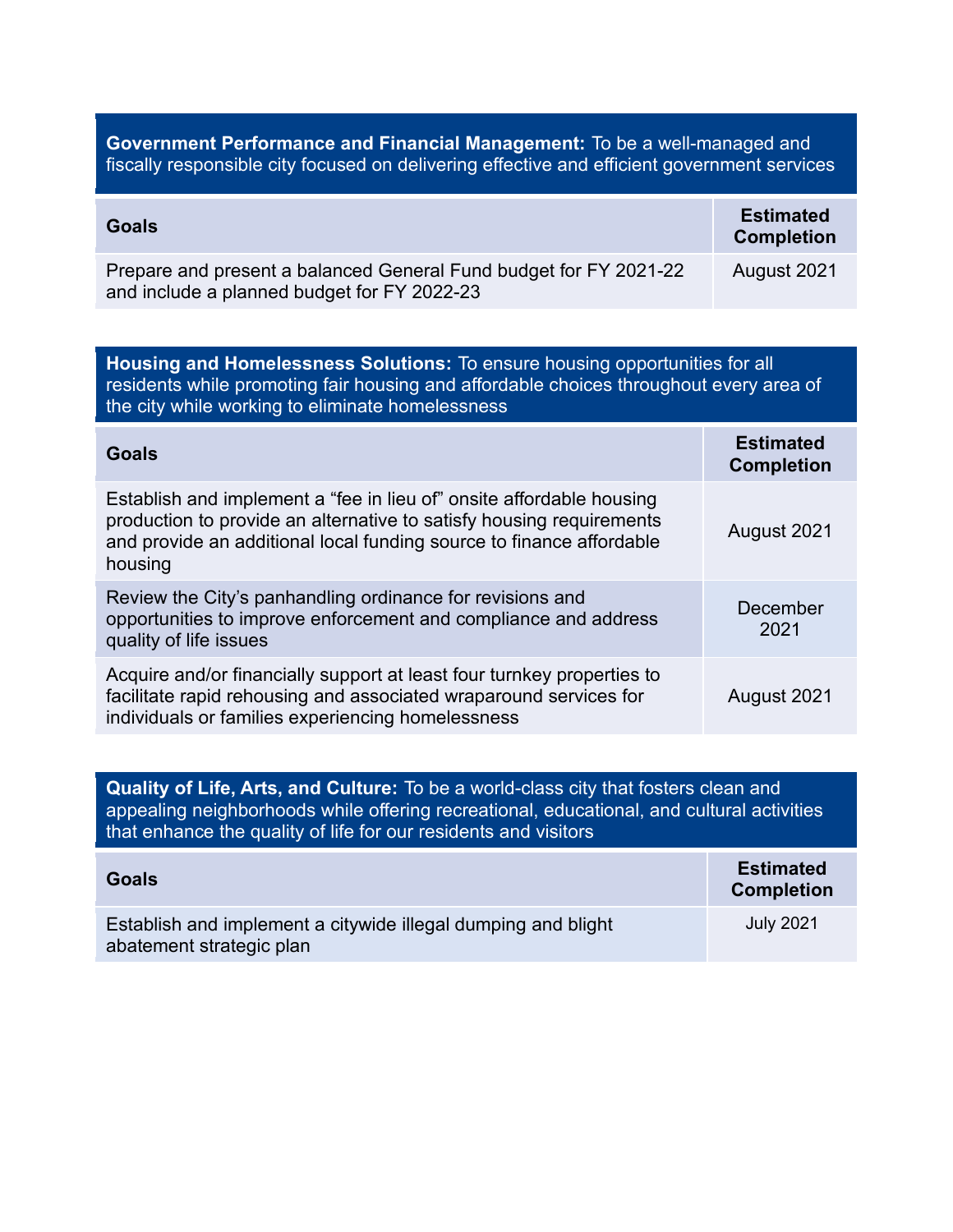| <b>Workforce, Education, and Equity:</b> To be recognized as a city that is equitable,<br>inclusive, and welcoming for all residents and visitors                                                                                                                                                                                |                                                                                                                     |  |
|----------------------------------------------------------------------------------------------------------------------------------------------------------------------------------------------------------------------------------------------------------------------------------------------------------------------------------|---------------------------------------------------------------------------------------------------------------------|--|
| Goals                                                                                                                                                                                                                                                                                                                            | <b>Estimated</b><br><b>Completion</b>                                                                               |  |
| Update the City's Equity Indicators pursuant to the Resilience Strategy<br>and continue developing action plans and targeted strategies across<br>departments to address disparities identified in the report and develop<br>a comprehensive racial equity plan in collaboration with city<br>departments and community partners | <b>Equity Indicator</b><br><b>Report: August</b><br>9, 2021; Racial<br><b>Equity Plan:</b><br>September 30,<br>2022 |  |
| Develop and implement a Financial Empowerment Center and<br>sustainability program to help low-income residents navigate out of<br>poverty and achieve financial stability                                                                                                                                                       | Completed                                                                                                           |  |

**Transportation and Infrastructure:** To protect and enhance the city's transportation and infrastructure network while continuing to deliver innovative, safe, and equitable infrastructure solutions and moving Dallas forward with a "service first" mentality

| Goals                                                                                                                                                                                                                              | <b>Estimated</b><br><b>Completion</b> |
|------------------------------------------------------------------------------------------------------------------------------------------------------------------------------------------------------------------------------------|---------------------------------------|
| Design and implement an unserved area water and wastewater<br>infrastructure extension program to extend potable water and sanitary<br>sewer facilities to all residents in unserved areas of the city within the<br>next 10 years | September<br>2021                     |
| Update the Bicycle Master Plan and develop an implementation and<br>funding strategy                                                                                                                                               | <b>May 2023</b>                       |

| <b>Public Safety:</b> To be the safest large city in the United States while serving and<br>protecting our diverse community with integrity, respect, and equity                  |                                       |
|-----------------------------------------------------------------------------------------------------------------------------------------------------------------------------------|---------------------------------------|
| Goals                                                                                                                                                                             | <b>Estimated</b><br><b>Completion</b> |
| Develop and implement a recovery services center to divert public<br>intoxication cases from jail with a goal of helping residents identify and<br>manage substance use disorders | Complete                              |
| Update and implement the violent crime reduction plan for 2021                                                                                                                    | <b>Continues</b>                      |